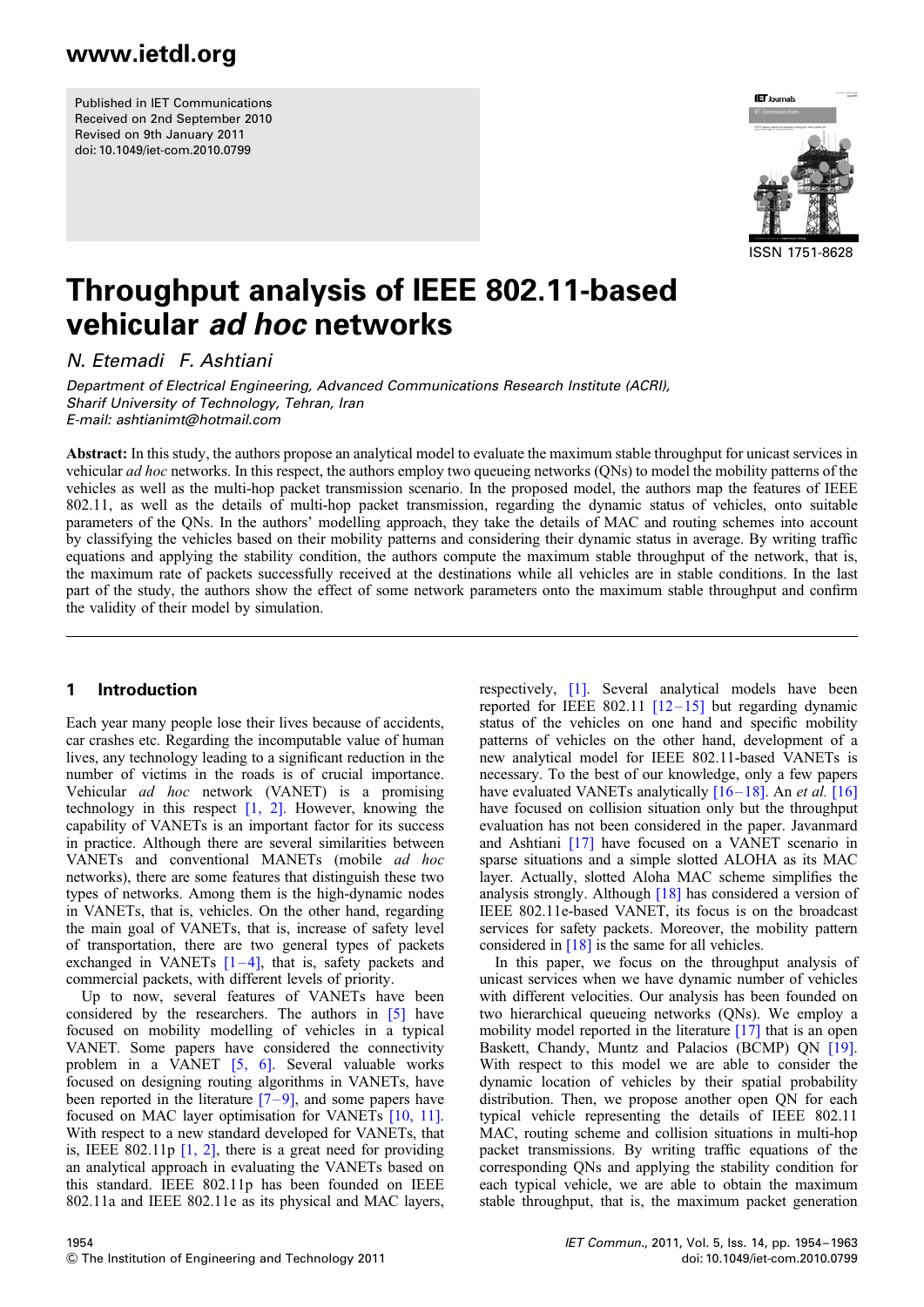rate (at vehicles) successfully received at the destinations, guaranteeing the stability of all vehicles. In our modelling approach, owing to the high-dynamic status of vehicles, we apply some approximations in considering the status of vehicles. Thus, we present some simulations to observe the accuracy of our model. Moreover, we present some numerical results to evaluate the effect of network parameters onto the maximum stable throughput. It is worth mentioning that when the packet generation rate at the vehicles is the rate corresponding to the case of maximum stable throughput, some of the vehicles are saturated, that is, their average queue length is infinity. Thus, in this case the average delay is infinity. To compute the average delay for the lower packet generation rates we need an analytical model to trace the number of hops traversed by the packets as well as the waiting time at each hop, that is beyond the scope of this paper.

Following this introduction, we briefly review IEEE 802.11 and its relation to IEEE 802.11p in Section 2. In Section 3, we have an introduction on the mobility model reported in [17]. Section 4 is dedicated to description of our VANET scenario, including the routing scheme. In Section 5, we describe, in detail, our analytical approach in modelling different features of IEEE 802.11 MAC layer as well as routing scheme in our VANET scenario. We will discuss how we compute the maximum stable throughput in the same section. We present the analytical and simulation results in Section 6. Section 7 concludes the paper.

### 2 Brief review on IEEE 802.11 standard

According to [1, 2], IEEE 802.11p is particularly introduced for communications of vehicles with each other and also between vehicles and roadside stations. IEEE 802.11p uses a modified version of 802.11a in PHY layer and 802.11e in MAC layer with some specified parameters [2]. The IEEE 802.11e enhanced distributed channel access is an extension to IEEE 802.11 distributed coordination function (DCF) that provides service differentiation and QoS [20]. Focusing on IEEE 802.11-based VANETs is actually equivalent to confining IEEE 802.11p-based VANETs to transmission of only one type of packets (e.g. safety packets) on common control channel (i.e. a continuously active channel) [1]. We believe our analytical approach provides a suitable foundation to extend the model to include more complex scenarios, that is, considering different types of services and channels.

According to IEEE 802.11 DCF, in four-way handshaking mode [12] (Fig. 1), when a packet is ready to be transmitted a backoff counter is set randomly between 0,  $CW_{min} - 1$ . If the channel is idle for a DIFS (distributed inter-frame space) the backoff counter counts down. Channel sensing is done at each



slot. If the channel is busy, the counter will be frozen, so the slot extends until the channel is sensed idle again for a DIFS. When the backoff counter reaches zero, an request to send (RTS) is transmitted. If two nodes send RTS signals at the same slot, a collision occurs provided that one of the transmitters is within the interference range (IR) of the receiver of another simultaneously active link. We have considered IR as double size of the transmission range (TR). In a collision situation each of the collided packets should incur another backoff time, randomly selected from a contention window with a double size compared with its previous one. If the RTS is received successfully the receiver sends clear to send (CTS) signal, afterwards the packet transmission begins. During packet transmission, the backoff counters of the other vehicles, which are in the sensing range (assumed as double size of the TR [21]) of the transmitter or the receiver, are frozen. Owing to lack of space, we ignore discussing more details of the protocol in this section.

### 3 Mobility modelling

As we indicated in Section 1, one of the distinct features of VANETs compared with usual MANETs, is in distinguished mobility pattern of the vehicles. So mobility modelling plays a key role in the network performance. To model the mobility patterns of vehicles we have used a simple model introduced in [17]. In this respect, we have divided a two-way street into rectangular sub-regions of length  $L_1$  and width  $L_2$  (see Fig. 2). Each sub-region is specified with two indices,  $(x, y)$ . Each direction has three lanes such that vehicles arrive at each lane with a Poisson distribution and select a velocity with a uniform distribution. In fact, the velocity distribution for all lanes is uniform, but their ranges are different. Each vehicle may change its lane and correspondingly its velocity two times along the street, first, at one-tenth part of the street and second at nine-tenth part of the street (see Fig. 2). This is equivalent to parts near the crosses for a typical street. It is worth noting that the above assumptions are for the sake of simplicity and can be extended easily to more complex scenarios [17].

To model the above mobility pattern, we consider each vehicle as a customer and each sub-region as an  $M/G/\infty$ queueing node, leading to an open BCMP QN [19]. The manner of lane transition is mapped onto the routing probabilities in the QN (see Fig. 2). We also map the sojourn time of the vehicles at each sub-region onto the



**Fig. 1** Packet transmission in IEEE 802.11 **Fig. 2** Mobility patterns of vehicles in a typical street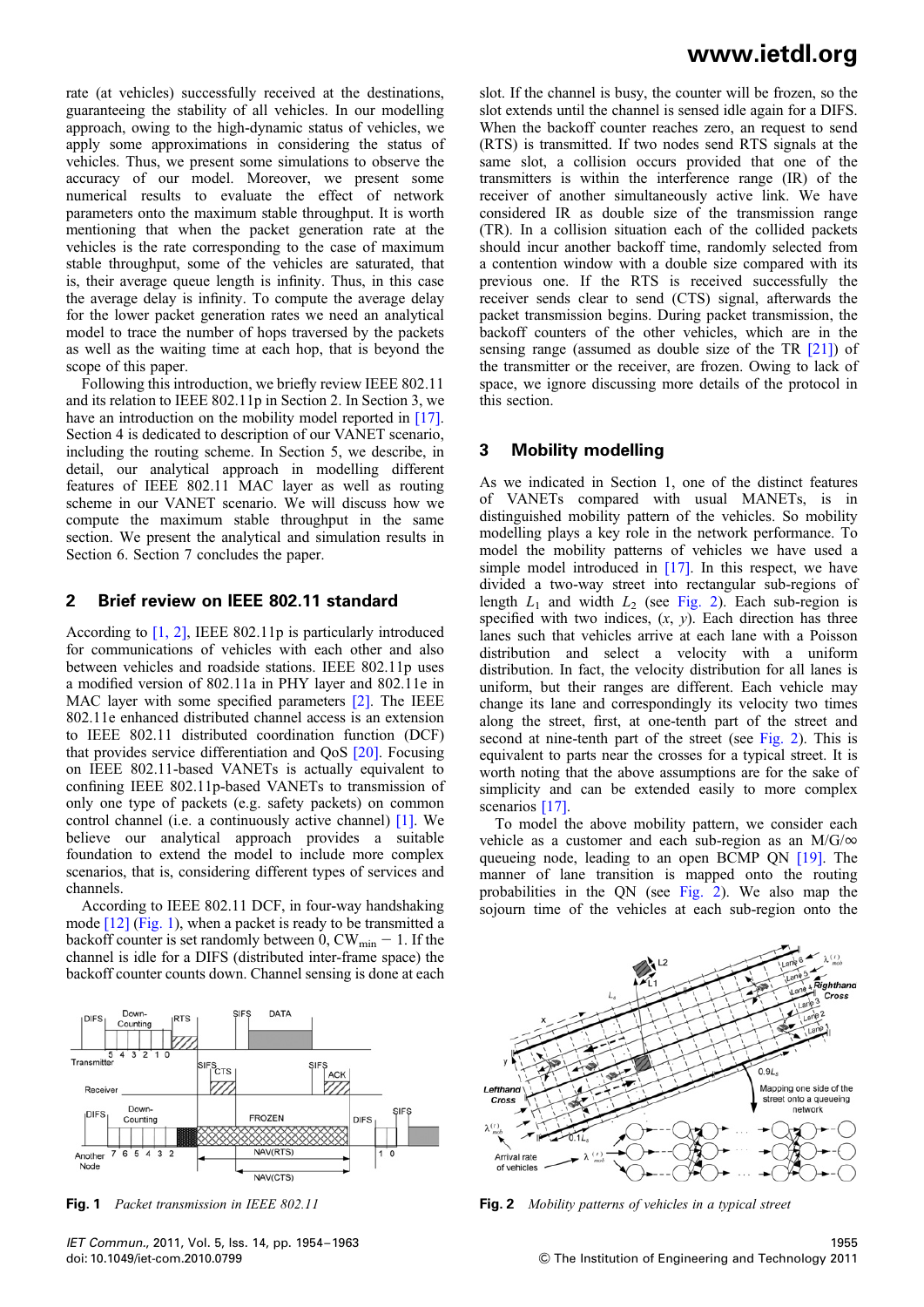service time of the customers at the corresponding queueing node. Obviously, it depends on the distribution of vehicles' velocities at different lanes and  $L_1$  [17].

With respect to above assumptions, the vehicles arriving at the tth lane of the street have similar mobility patterns (i.e. velocities and probability of lane transition at different subregions). Thus, to compute the spatial traffic distribution in steady state, we classify the vehicles based on the initial lane they arrive at the street. Solving the obtained open BCMP QN will lead to the following results [17, 19]

$$
P_{\text{loc}}(x, y, n) = \exp\left(-\sum_{t=1}^{6} \rho_{\text{mob}}^{(t)}(x, y)\right) \frac{\left(\sum_{t=1}^{6} \rho_{\text{mob}}^{(t)}(x, y)\right)^{n}}{n!}
$$
  

$$
1 \le x \le N_s, \ 1 \le y \le 6, \ n \ge 0, \ N_s = \frac{L_s}{L_1}
$$
 (1)

$$
P_{\text{loc}}^{(t)}(x, y, n) = \exp(-\rho_{\text{mob}}^{(t)}(x, y)) \frac{(\rho_{\text{mob}}^{(t)}(x, y))^{n}}{n!};
$$
  

$$
1 \le x \le N_s, \ 1 \le y \le 6, \ n \ge 0, \ 1 \le t \le 6
$$

$$
\rho_{\text{mob}}^{(t)}(x, y) = \frac{\alpha_{\text{mob}}^{(t)}(x, y)}{\mu_{\text{mob}}^{(t)}(x, y)}
$$
(2)

where  $L_s$  denotes the length of the street and  $\rho_{\text{mob}}^{(t)}(x, y)$  denotes the traffic intensity [22] for the queueing node equivalent to sub-region  $(x, y)$ . Also,  $\alpha_{\text{mob}}^{(t)}(x, y)$  and  $\mu_{\text{mob}}^{(t)}(x, y)$  are the arrival and service rates at node  $(x, y)$ , corresponding to the class-t vehicles, that is, vehicles with the the initial lane, respectively.  $\mu_{\text{mob}}^{(i)}(x, y)$ , depends on the velocity distribution in the tth lane. For example, if the vehicles with the tth initial lane choose their velocity with a uniform distribution, that is,  $U[v_{lt}, v_{ht}]$ ,  $\mu_{\text{mob}}^{(t)}(x, y)$  equals  $L_1/(v_{ht} - v_{lt})ln(v_{ht}/v_{lt})$ , where  $v_{ht}$  and  $v_{lt}$  represent the maximum and minimum possible velocities of the tth lane, respectively. Moreover,  $\alpha_{\text{mob}}^{(t)}(x, y)$  is obtained by solving the related traffic equations [17]. For an M/G/ $\infty$  queueing system corresponding to each subregion, the traffic intensity,  $\rho_{\rm{mob}}^{(t)}$ , shows the average number of class-*t* customers at the system. Obviously, for sub-regions at one side of the street [e.g.  $(x, y) = (2, 3)$ ] the traffic intensity corresponding to vehicles of the classes equivalent to the other side of the street (e.g.  $t = 4$ ) equals zero. Furthermore,  $P_{\text{loc}}^{(t)}(x, y, n)$  and  $P_{\text{loc}}(x, y, n)$  denote the probability of  $n$  class- $t$  vehicles and  $n$  vehicles (irrespective of their classes), to be in sub-region  $(x, y)$ , respectively. Regarding the BCMP ON comprised of  $M/G/\infty$  queues, it is obvious that the probability of  $n$  vehicles at a region follows a Poisson distribution [19].

In the sequel, it is necessary to know the probability that a class-t vehicle, existed at the street, occupies a sub-region  $(x,$ y), that is,  $P_{\text{loc}-\text{typ}}^{(t)}(x, y)$ . In fact, it is a conditional probability, obtainable by considering the aforementioned QN as a closed one with one customer [19]. By solving the closed QN, we have the following equations [17]

$$
P_{\text{loc-type}}^{(t)}(x, y) = b \frac{\alpha_{\text{mob}}^{(t)}(x, y)}{\mu_{\text{mob}}^{(t)}(x, y)}; \ 1 \le x \le N_s, \ 1 \le y \le 6, \ n \ge 0
$$
\n(3)

$$
\sum_{x=1}^{N_s} \sum_{y=1}^{6} P_{\text{loc-type}}^{(t)}(x, y) = 1
$$
 (4)

where  $\alpha_{\text{mob}}^{(t)}(x, y)$  is the arrival rate at node  $(x, y)$  and b is the normalisation factor, which is obtained by (4). Moreover,  $\alpha_{\text{mob}}^{(t)}(x, y)$  is obtained by solving the related traffic equations of the closed queueing network (QN) [17].

It is necessary to mention that although there is one customer at the closed QN, there is a nice difference between  $P_{\text{loc-type}}^{(t)}(x, y)$  and  $P_{\text{loc}}^{(t)}(x, y, 1)$ . The former determines the steady state probability that a typical class-t vehicle, occupies the sub-region  $(x, y)$ . However, the latter determines the probability that the sub-region  $(x, y)$  is occupied by a class-t vehicle. In fact, the former is independent of the arrival rate of the vehicles at the street, that is,  $\lambda_{\text{mob}}^{(t)}(1, y)$ ,  $1 \le t \le 3$  and  $\lambda_{\text{mob}}^{(t)}(L_s, y)$ ,  $4 \le t \le 6$ , but the latter is strongly dependent on it [17]. On the other hand, although the arrival rate of the vehicles is timevarying in real situation, we have assumed it does not change for a sufficiently long time interval such that the status of the vehicles can be considered as a stationary random process, that is, reaching a steady state. For example, for different time intervals along a day we may have different sets of statistical parameters. For each set, our analysis is applicable distinctly.

### 4 VANET scenario

In the scenario considered in this paper, we assume there exist two fixed stations along the street. They can be placed at the crosses at each side of the street. Vehicles arrive at different lanes at two sides of the street with a Poisson distribution and select a velocity from corresponding distributions. During the movements along the street, the packets are generated continuously with a Poisson distribution via sensors mounted on the vehicles. The packets should be delivered to the destination, that is, the nearest fixed station. Since the distance between a vehicle and the nearest station may exceed the TR, we have to use multi-hop transmissions (see Fig. 3). To justify our scenario, we explain one example. The packets can be data that vehicles sense while traversing the street, such as accidents, traffic states, or even normal situations of the highway etc. They should send these data to the fixed stations. Fixed stations can be emergency centres, traffic control centres, police stations etc. So, these stations can use the information extracted by received data to control traffic and handle abnormal situations.



 $\rightarrow$  Suitable destination for Vehicle A Station1

Fig. 3 VANET scenario and a simple example of packet transmission towards the destination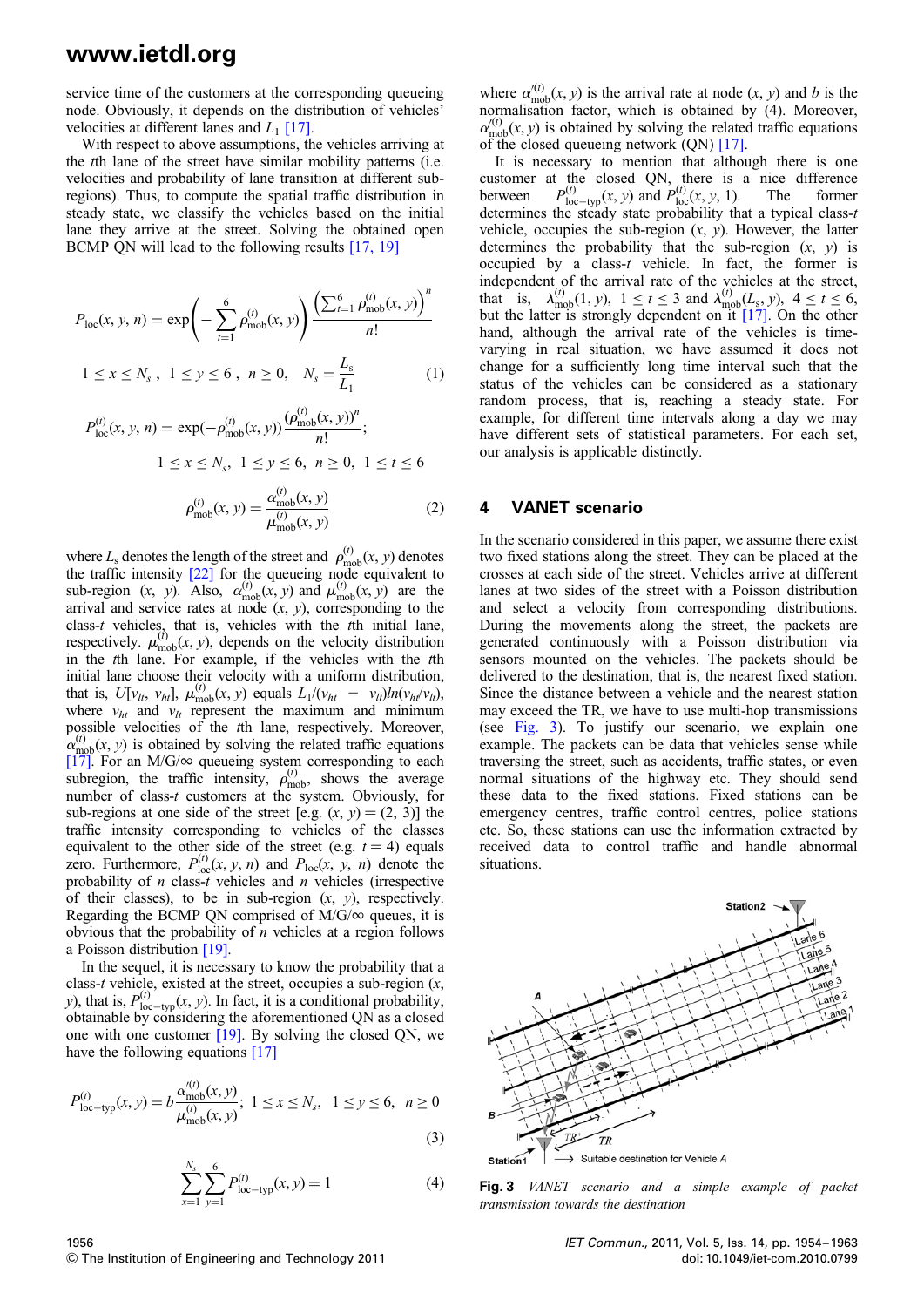Each packet transmission is done based on IEEE 802.11 DCF in RTS/CTS mode through an omni-directional antenna. We assume that the vehicles know the location of themselves through GPS and send it to their neighbours periodically by beacons (in our analysis, we have ignored the details of the beaconing). So, the vehicles know the location of their neighbours too. Also, they know the location of fixed stations via digital maps. Based on the above information available at each vehicle, the packet routing scheme is based on packet transmission in the direction of nearest fixed station (called as its destination), towards a vehicle nearest to the destination and within its TR at both sides of the street. To clarify the multi-hop packet routing in the VANET scenario, consider a simple example. A typical class-t vehicle (vehicle A) wants to send its packet towards the destination (see Fig. 3). First it finds the nearest station, that is, station 1, and then it checks its TR to find a vehicle which has the minimum distance to the destination (station 1) at both sides of the street. As soon as vehicle A finds the most suitable vehicle (vehicle B), it considers it as its next hop. In the case that some vehicles with the same situation have been found, one of them is selected in random. For the sake of simplicity, we consider a sufficiently dense situation which means that with a high probability (nearly equal to one), vehicle A finds another vehicle within its TR closer to the suitable destination (i.e. nearer to station 1), that is, within its suitable  $TR(T\hat{R}^+)$ . Otherwise, it should carry the packet by itself until finds a suitable vehicle. Furthermore, if the destination is within the TR of vehicle A, it uses a one-hop transmission and sends the packet to the destination directly.

### 5 Analytical modelling of the VANET scenario

In this section, we propose an analytical model to represent multi-hop packet transmission among the vehicles. Regarding the mobility model introduced in Section 3, we propose an open QN for a typical class-t vehicle at the street  $(1 \le t \le 6)$ , as shown in Fig. 4. In this model, we map different phases of packet transmission process (e.g. backoff, RTS etc.) onto different nodes of the proposed QN. Packet arrival at the vehicle is equivalent to customer arrival at the QN. At each time instant only one packet may be active (i.e. in the transmission process) in the vehicle, in a real scenario. However, it is possible to have more than one customer (packet) simultaneously at the QN that is not matched with the real scenario. Therefore by applying a condition in Section 5.3, we guarantee not having more than one customer in the QN in average. We discuss the details of the QN, including routing probabilities, service times at each node and the traffic equations in the following parts.

ast backoff stage  $\blacktriangleright$   $RTS^r$ irds a typical vehicle with the<br>sixth initial lane, i.e., 0<sup>(6)</sup>

#### 5.1 Model description and computation of the routing probabilities

The new packets arrive at each class-t vehicle  $(1 \le t \le 6)$ , with the Poisson distribution and a rate equal to  $\lambda^{(t)}$  (In this paper, the superscript within the parenthesis indicates the class of underlying vehicle.). In the corresponding QN, a packet arrived at the vehicle enters node  $0^{(t)}$  (Fig. 4). Regarding the slotted structure among the vehicles because of MAC layer, node  $0^{(t)}$  represents the synchronisation time for new packets as well as the time for specifying the next hop vehicle. Now consider that a typical packet (newly generated or routed from the other vehicles) has arrived at node  $0^{(t)}$  in the QN corresponding to vehicle A. If vehicle A could find at least one vehicle within its  $TR^+$ , so the packet is routed to node  $B_1^{(t)}$ , that is, enters the first backoff stage. In the case of not finding a suitable vehicle (i.e. nearer to destination) for the next hop, the packet is routed to node  $W^{(t)}$  (the corresponding probability is  $r_{0^{(t)},W^{(t)}}$ ), then waits sufficiently such that the location of vehicles relative to each other changes in average. Then, vehicle A checks again its  $TR<sup>+</sup>$  to find another vehicle. Since we have assumed the mobility of the vehicles independent of each other and regarding the waiting time at  $W^{(t)}$ , the probability of finding a suitable vehicle when the packet departs node  $W^{(t)}$  is assumed to be the same as the probability of finding a suitable vehicle when the packet departs node  $0^{(t)}$ . Thus,  $r_{0^{(t)},B_1^{(t)}}$  equals  $r_{W^{(t)},B_1^{(t)}},$  and is computed as in the following

$$
r_{0^{(t)},B_1^{(t)}} = r_{W^{(t)},B_1^{(t)}} = \sum_{x_1=1}^{N_s} \sum_{y_1=1}^{6} P_{\text{loc-type}}^{(t)}(x_1, y_1)
$$

$$
\times \left(1 - \exp\left(-\sum_{t_1=1}^{6} \sum_{(x_2,y_2)\in \text{TR}^+} \rho_{\text{mob}}^{(t_1)}(x_2, y_2)\right)\right)
$$
(5)

$$
r_{0^{(t)},W^{(t)}} = r_{W^{(t)},W^{(t)}} = 1 - r_{0^{(t)},B_1^{(t)}} \tag{6}
$$

where  $\rho_{\text{mob}}^{(t)}$  and  $P_{\text{loc–typ}}^{(t)}$  were introduced in Section 3. In (5), the first term, that is, ' $\Sigma \Sigma$ ', indicates the probability for vehicle A to be in different sub-regions of the street, and the second multiplicative term shows the probability of finding a vehicle within its  $TR<sup>+</sup>$ . This term has been written regarding the Poisson distribution of the vehicles at each region, discussed in Section 3.

When the packet is routed to node  $B_1^{(t)}$ , the packet starts the backoff process with the contention window equal to  $CW_{min}$ . If vehicle A finds more than one vehicle within its  $TR^+$ , it chooses the most suitable one as discussed in Section 4. After the packet departs  $B_1^{(t)}$ , it may be routed to one of the nodes  $D_1^{(t)}, D_2^{(t)}, T_1^{(t)}, \ldots, T_6^{(t)}$ . Nodes  $D_1^{(t)}$  and  $D_2^{(t)}$  represent the successful transmission of the packet (i.e. successful RTS/CTS exchange and packet transmission) such that its next hop is station 1 and station 2, respectively. Successful packet transmission to the stations 1 and 2 is modelled as routing to the exogenous world in the proposed QN. Similarly, the packet routing to  $T_k^{(t)}$ denotes successful packet transmission towards a class-k vehicle. However, if there is not any response to RTS, after CTS-timeout, the next backoff stage starts (modelled as routing to  $RTS_i^{(t)}$  and then to  $B_{i+1}^{(t)}$ , see Fig. 4). It is worth mentioning that nodes  $D_1^{(t)}$ ,  $D_2^{(t)}$ ,  $T_1^{(t)}$ , ...,  $T_6^{(t)}$  include RTS/ Fig. 4 *QN model corresponding to a typical class-t vehicle* CTS as well as ACK signalling events. Moreover, for the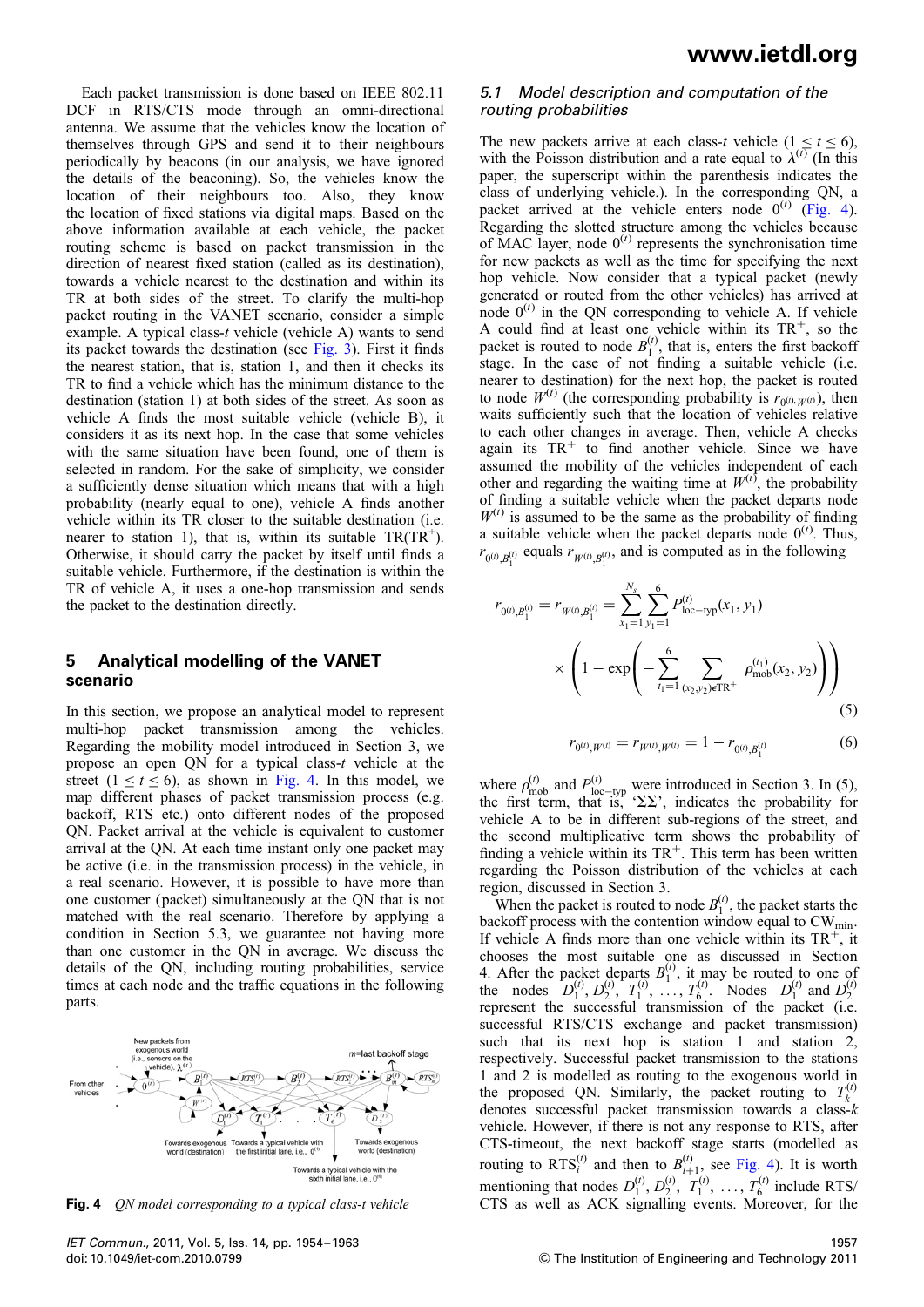sake of simplicity, we have ignored any degrading factor because of physical layer parameters, for example, noise, interference level, channel fading etc. except collision in our analysis. Thus, the routing probabilities are computed as in (7), where the first multiplicative term, indicates the location of the transmitter (i.e. vehicle A). The second multiplicative term, guarantees the existence of a class- $k$ vehicle within a specific sub-region, that is,  $(x_2, y_2)$ , which is considered as the location of the receiver within  $TR^+$ . The third multiplicative term, indicates the probability of not finding a more suitable vehicle for the next hop compared with one in  $(x_2, y_2)$ , and the last multiplicative term shows the probability of not having a transmission or reception in the IR of the transmitter or the receiver. The last term within the parenthesis is to exclude the collision situation with respect to RTS/CTS signalling. Actually, considering RTS/CTS signalling and a sensing range equal to IR, the hidden terminal problem is removed [21]. Since in our modelling approach,  $\rho_{\text{mob}}^{(t)}$  plays a key role in the parameters of the QN in Fig. 4, so, the vehicles with the same class have the same status in average. Thus, the vehicles with the same class have the same transmission and reception probabilities in average. In (7), although some vehicles in  $A_3$  may not be independent, we assume independent behaviour for all those vehicles. Thus, the probability of not sending or receiving for  $n_i$  class-i vehicles at a slot seeing by vehicle A, will be  $(1 - P_{\text{tr}}^{(i),(t)} - P_{\text{rec}}^{(i),(t)})^{n_i}$  where  $P_{\text{tr}}^{(i),(t)}$  is the probability that a typical class-i vehicle sends its packet (successful or unsuccessful) and  $P_{\text{rec}}^{(i),(t)}$  is the probability that such a vehicle receives a packet. In the latter case, its corresponding transmitter is beyond the IR of vehicle A, otherwise vehicle A can sense it. We will give the details of obtaining  $P_{tr}^{(i),(t)}$  and  $P_{rec}^{(i),(t)}$  later. The above independency assumption is only an approximation. In fact, because of RTS-CTS signalling, if a vehicle in  $A_3$  transmits or receives, some of the other vehicles in the same range will be frozen, that is, their behaviour are not independent. By independency assumption, we overestimate the collision probability [i.e. the complement probability of (7), see (9)], leading to an underestimate for the maximum stable throughput. Our numerical results in Section 6 indicate that this assumption does not have a very degrading effect.

For the case that vehicle A is within the TR of destination  $(D_1^{(t)}, D_2^{(t)})$  the corresponding routing probabilities, that is,  $r_{B_1^{(t)}, D_1^{(t)}, r_{B_1^{(t)}, D_2^{(t)}}$  are the same as (7) except that the second and third multiplicative terms are omitted.

The other routing probabilities will be computed as in the following

r

$$
r_{B_1^{(t)},T_k^{(t)}} = r_{B_2^{(t)},T_k^{(t)}} = \dots = r_{B_m^{(t)},T_k^{(t)}}, \quad 1 \le k \le 6 \quad (8)
$$

$$
r_{B_1^{(t)}, \text{RTS}_1^{(t)}} = r_{B_2^{(t)}, \text{RTS}_2^{(t)}} = \dots = r_{B_m^{(t)}, \text{RTS}_m^{(t)}}
$$
  
= 
$$
1 - \sum_{k=1}^6 r_{B_1^{(t)}, T_k^{(t)}} - \sum_{i=1}^2 r_{B_1^{(t)}, D_i^{(t)}} \tag{9}
$$

$$
r_{\text{RTS}_1^{(t)},B_2^{(t)}} = \dots = r_{\text{RTS}_{(m-1)}^{(t)},B_m^{(t)}} = r_{\text{RTS}_m^{(t)},B_m^{(t)}} = 1 \tag{10}
$$

$$
r_{T_i^{(t)},0^{(t)}} = 1, \quad 1 \le i \le 6, \quad 1 \le t \le 6 \tag{11}
$$

where  $r_{T_i^{(t)},0^{(t)}}$  denotes the probability of packet transmission from a class-t vehicle to a class-i vehicle as its next hop.

Now, we compute transmission and reception probabilities [used in (7)] as in the following

$$
P_{\text{rec}}^{(i),(t)} = \sum_{x_1=1}^{N_s} \sum_{y_1=1}^{6} P_{\text{loc-type}}^{(i)}(x_2, y_2)
$$
  
\$\times \sum\_{j=1}^{6} \sum\_{\{(x\_1, y\_1): (x\_2, y\_2) \in \text{TR}^+\}} \left\{ (1 - \exp(-\rho\_{\text{mob}}^{(j)}(x\_1, y\_1)))\right\} \times \exp\left(-\sum\_{\{(x\_3, y\_3) \in A\_4\}} \sum\_{i'=1}^{6} \rho\_{\text{mob}}^{(i')}(x\_3, y\_3) \right) \times P\_{\text{tr-suc}}^{(j),(t)} \end{cases}

$$
A_4 = \{ \text{sub-regions more suitable than the current} \text{sub-region, that is } (x_2, y_2) \}
$$
 (12)

where in (12), the first multiplicative term, indicates the probability that a class-i vehicle, as the receiver, occupies different sub-regions of the street. For each sub-region  $(x_2,$  $y_2$ ), the second multiplicative term, denotes the probability of having at least one vehicle, as the transmitter, at each sub-region that  $(x_2, y_2)$  is within its TR<sup>+</sup>. For each pair of sub-regions, that is,  $(x_1, y_1)$  and  $(x_2, y_2)$ , the third

$$
r_{B_1^{(t)},T_k^{(t)}} = \sum_{x_1=1}^{N_s} \sum_{y_1=1}^6 P_{\text{loc-typ}}^{(t)}(x_1, y_1) \times \sum_{(x_2, y_2) \in A_1} \left\{ (1 - \exp(-\rho_{\text{mob}}^{(k)}(x_2, y_2))) \times \exp\left(-\sum_{j=1}^6 \sum_{(x_3, y_3) \in A_2} \rho_{\text{mob}}^{(j)}(x_3, y_3) \right) \times \sum_{n=0, n=n_1+\dots+n_6}^{\infty} \sum_{n_1,\dots,n_6=0}^n \prod_{i=1}^6 \left\{ \exp\left(-\sum_{(x_4, y_4) \in A_3} \rho_{\text{mob}}^{(i)}(x_4, y_4) \right) \times \frac{\left(\sum_{(x_4, y_4) \in A_3} \rho_{\text{mob}}^{(i)}(x_4, y_4) \right)^{n_i}}{n_i!} (1 - P_{\text{tr}}^{(i), (t)} - P_{\text{rec}}^{(i), (t)})^{n_i} \right\}
$$
\n
$$
(7)
$$

 $1 \le k \le 6$ , {n<sub>i</sub>: the number of class-i vehicles, located in subregion (x<sub>4</sub>, y<sub>4</sub>)}

 $A_1 = \{$ sub-regions in the TR<sup>+</sup> of  $(x_1, y_1)$ , that is, nearer to destination}

 $A_2 = \{$ sub-regions more suitable than  $(x_2, y_2)$ }

 $A_3 = \{sub-regions in the IR of the transmitter or the receiver\}$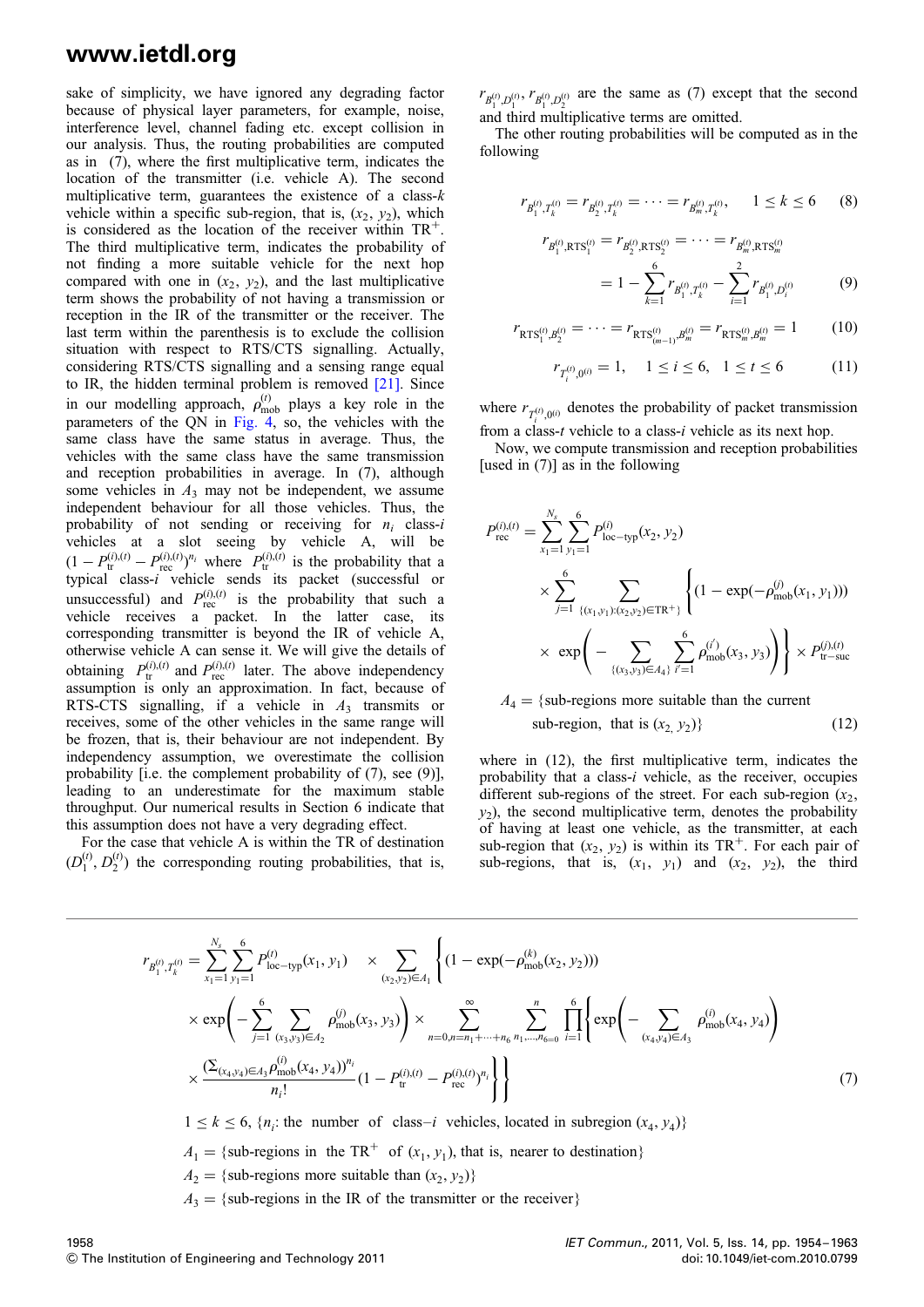multiplicative term denotes the probability of not having any other vehicle in the sub-regions more suitable than the current receiver's location within the  $TR<sup>+</sup>$  of the transmitter. The last multiplicative term,  $P_{tr-suc}^{(j),(t)}$ , denotes the probability of successful transmission by the transmitter. On the other hand, the probabilities  $P_{tr}^{(i),(t)}$  and  $P_{tr-suc}^{(i),(t)}$  are computed as in the following

$$
P_{\text{tr}}^{(i),(t)} = \rho^{(i),(t)} \times \frac{\sum_{c \in A_5} (\rho_c^{(i)} / T_c^s)}{\sum_{d \in A_6} (\rho_d^{(i)} / T_d^s)}; 1 \le i \le 6 \tag{13}
$$

$$
A_5 = \{D_1^{(i)}, D_2^{(i)}, T_1^{(i)} \dots T_6^{(i)}, \text{RTS}_1^{(i)}, \dots, \text{RTS}_m^{(i)}\}
$$

$$
A_6 = \{D_1^{(i)}, D_2^{(i)}, T_1^{(i)} \dots T_6^{(i)}, \text{RTS}_1^{(i)}, \dots, \text{RTS}_m^{(i)}, B_1^{(i)}, \dots, B_m^{(i)}\}
$$

$$
P_{\text{tr-suc}}^{(i),(t)} = \rho^{(i),(t)} \times \frac{\Sigma_{c \in A_7}(\rho_c^{(i)}/T_c^s)}{\Sigma_{d \in A_6}(\rho_d^{(i)}/T_d^s)}, 1 \le i \le 6 \qquad (14)
$$

$$
A_7 = \{D_1^{(i)}, D_2^{(i)}, T_1^{(i)} \dots T_6^{(i)}\}
$$

where the second multiplicative terms (i.e. the fractions) in (13) and (14) denote the probability that a typical packet in the transmission process of the class- $i$  vehicle, is in the transmission attempt phase (successful or unsuccessful) and in the successful transmission phase, respectively, at the slot seen by a class-t vehicle. Actually, since the vehicles are synchronised (regarding the structure of DCF), in computation of  $P_{tr}^{(i),(t)}$  and  $P_{tr-suc}^{(i),(t)}$ , we need the number of slots in the corresponding phases. Since the traffic intensity of each node (c), that is,  $\rho_c^{(i)}$ , shows the proportion of time (in steady state) that the node is non-empty, thus, we divide the traffic intensity at each node into the average time of the corresponding slot,  $T_c^s$ , to find the number of slots at the corresponding node (i.e. transmission phase). In (13), (14)  $\rho_c^{(t)}$  equals the ratio of arrival rate over service rate. These rates as well as  $T_c^s$  will be calculated in Sections 5.2 and 5.3. Moreover, customer arrivals at the nodes belonging to  $A_7$  and  $A_5$  indicate the successful transmission and transmission in general, respectively.

It is worth mentioning that in computing  $P_{tr}^{(i),(t)}$  and  $P_{tr-suc}^{(i),(t)}$ , we need to multiply the aforementioned fraction by the probability that the corresponding vehicle is non-empty when seen by vehicle A. Since vehicle A sees the other vehicles only at the slots that it has a packet itself and the slots have variable durations, so, we define another probability  $\rho^{(i),(t)}$  denoting the steady state probability that a class-i vehicle is non-empty at the slots seen by a class- $t$ vehicle. For computation of this probability, see Appendix.

#### 5.2 Service time distribution at the nodes of the proposed QN

The service time at nodes  $RTS_i^{(t)}$ ,  $D_i^{(t)}$  and  $T_i^{(t)}$  in Fig. 4 are clearly computed. However, since in nodes  $B_i^{(t)}$  there are several virtual time slots, to compute the service time distributions, we describe what happens when a packet enters node  $B_i^{(t)}$ . To this end, assume that vehicle A wants to send a packet towards vehicle B (as the next suitable vehicle). Vehicle A should wait for a number of backoff slots before it starts to transmit. Moreover, it senses the channel prior to counting down at the beginning of each slot. Now, we consider what can happen at each slot. There are three cases for a typical slot which vehicle A may consider:

(1) Vehicle A considers a typical slot as a normal slot which its duration is equal to an idle time slot  $(T_{slot})$ . Its probability is indicated by  $\vec{P}_{\text{nor}}^{(t)}$ .

(2) Vehicle A considers a typical slot as a successful slot which its duration  $(T_{\text{succ}})$  is equal to the summation of RTStime ( $T_{RTS}$ ), CTS-time ( $T_{CTS}$ ), and transmission time of the packet  $(T_{\text{packet}})$ . Its probability is indicated by  $P_{\text{succ}}^{(t)}$ 

(3) Vehicle A considers a typical slot as an unsuccessful slot which its duration  $(T_{\text{unsuc}})$  is equal to the summation of RTStime and CTS-timeout ( $T_{\text{CTS-timeout}}$ ). Its probability is indicated by  $P_{\text{unsuc}}^{(t)}$ .

The first case occurs when there is not any vehicle in the sensing range of vehicle A which is already transmitting or receiving a packet. In this case, vehicle A continues to count down. The second case happens when there is at least a successful transmitter or a receiver within the sensing range of the vehicle A which means a successful RTS/CTS signalling has been exchanged earlier, so, vehicle A has been frozen. The last case happens when there is no successful transmission or reception in the sensing range of vehicle A, however, at least one unsuccessful transmission is currently active. In the second and third cases, vehicle A postpones its counting down until the end of the virtual slot.

The following equations show how we calculate the service time for a packet in node  $B_i^{(t)}$ . At first, we calculate the probability for a slot to be normal, successful or unsuccessful. To this end, we define two related probabilities corresponding to each sub-region as in 15 and 16, where  $P_1^{(t)}(x_2, y_2)$  indicates the probability that a typical class-t vehicle, located at sub-region  $(x_2, y_2)$ , does not see a typical slot as a successful one. So, if there are  $n_i$  class-i vehicles in the IR of the typical vehicle, they should not transmit successfully or receive a packet. Regarding the mobility model in Section 3, the probability of  $n_i$  vehicles at a region follows a Poisson distribution. On the other hand,  $P_2^{(t)}(x_2, y_2)$  denotes the probability that a typical classt vehicle, located in sub-region  $(x_2, y_2)$ , sees a typical slot

$$
P_1^{(t)}(x_2, y_2) = \sum_{n=0, n=n_1+\dots+n_6}^{\infty} \sum_{n_1,\dots,n_{6=0}}^n \prod_{i=1}^6 \left\{ \exp\left(-\sum_{(x_1, y_1) \in \text{IR}} \rho_{\text{mob}}^{(i)}(x_1, y_1) \right) \frac{\left(\sum_{(x_1, y_1) \in \text{IR}} \rho_{\text{mob}}^{(i)}(x_1, y_1)\right)^{n_i}}{n_i!} \right\} \times (1 - P_{\text{tr-suc}}^{(i), (t)} - P_{\text{rec}}^{(i), (t)})^n \tag{15}
$$

$$
P_2^{(t)}(x_2, y_2) = \sum_{n=0, n=n_1+\dots+n_6}^{\infty} \sum_{n_1,\dots,n_{6=0}}^n \prod_{i=1}^6 \left\{ e^{-\sum_{(x_1, y_1)\in\mathbb{IR}} \rho_{\text{mob}}^{(i)}(x_1, y_1)} \frac{(\Sigma_{(x_1, y_1)\in\mathbb{IR}} \rho_{\text{mob}}^{(i)}(x_1, y_1))^{n_i}}{n_i!} \times (1 - P_{\text{tr}}^{(i), (t)} - P_{\text{rec}}^{(i), (t)})^{n_i} \right\}
$$
(16)

IET Commun., 2011, Vol. 5, Iss. 14, pp. 1954–1963 1959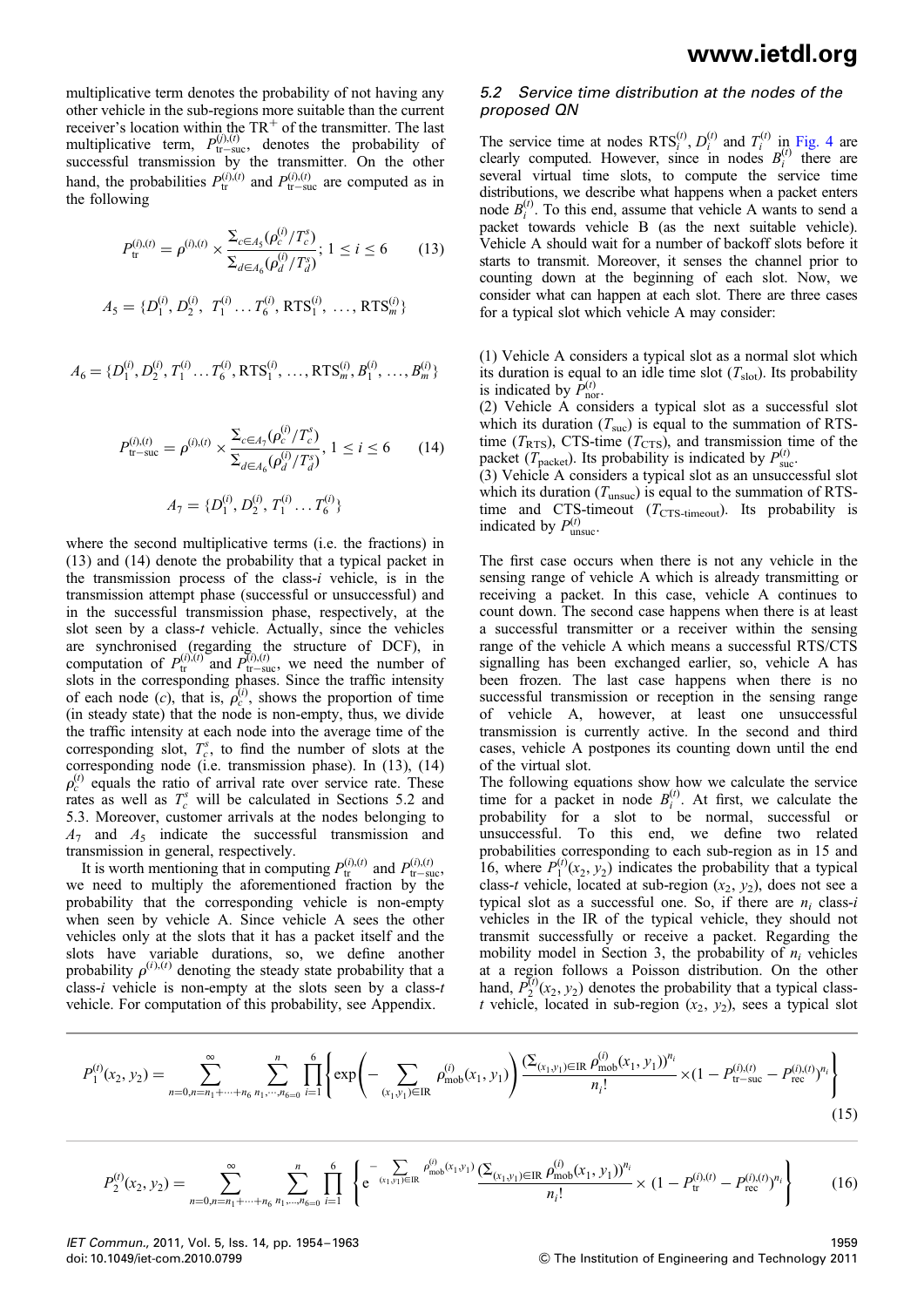as a normal one, that is, within its IR there is not any transmission or any reception by another vehicle. We have the following probabilities corresponding to aforementioned three cases

$$
P_{\text{nor}}^{(t)} = \sum_{x_2=1}^{N_s} \sum_{y_2=1}^{6} P_{\text{loc-type}}^{(t)}(x_2, y_2) \times P_2^{(t)}(x_2, y_2) \tag{17}
$$

$$
P_{\text{unsuc}}^{(t)} = \sum_{x_2=1}^{N_s} \sum_{y_2=1}^{6} P_{\text{loc-typ}}^{(t)}(x_2, y_2) \times (P_1^{(t)}(x_2, y_2) - P_2^{(t)}(x_2, y_2))
$$
\n
$$
(18)
$$

$$
P_{\text{suc}}^{(t)} = 1 - P_{\text{unsuc}}^{(t)} - P_{\text{nor}}^{(t)} \tag{19}
$$

Now we calculate the average service time (i.e. the inverse of service rate) for the packets at each node of the QN, as in the following

$$
\frac{1}{\mu_{0^{(t)}}} = T_{\text{slot}} \tag{20}
$$

$$
\frac{1}{\mu_{W^{(t)}}} = N_W \times T_{\text{slot}}, \qquad 1 \le t \le 6 \tag{21}
$$

$$
\frac{1}{\mu_{B_i^{(t)}}} = \left(\frac{W_{B_i} - 1}{2} (P_{\text{nor}}^{(t)} \times T_{\text{slot}} + P_{\text{unsucc}}^{(t)} \times T_{\text{unsucc}} + P_{\text{succ}}^{(t)} \times T_{\text{succ}})\right),
$$
  
 
$$
1 \le i \le m
$$
 (22)

$$
T_{\text{suc}} = T_{\text{packet}} + T_{\text{RTS}} + T_{\text{CTS}}
$$

$$
T_{\text{unsuc}} = T_{\text{RTS}} + T_{\text{CTS}-\text{timeout}}
$$

$$
\frac{1}{\mu_{\text{RTS}_1^{(t)}}} = \dots = \frac{1}{\mu_{\text{RTS}_m^{(t)}}} = T_{\text{unsuc}}
$$
(23)

$$
\frac{1}{\mu_{T_i^{(i)}}} = \frac{1}{\mu_{D_j^{(i)}}} = T_{\text{suc}}, \quad 1 \le i \le 6, \quad 1 \le j \le 2 \tag{24}
$$

where  $N_W$  is the number of idle slots a vehicle should wait before it checks again for finding a suitable vehicle as the next hop, in cases that the vehicle has not found anyone within its  $TR^+$ . The other terms in (20)–(24) have been defined before. According to the above equations, we can now calculate  $T_c^s$ , used in (13), (14) as in the following

$$
T_{B_1^{(i)}}^s = T_{B_2^{(i)}}^s = \dots = T_{B_m^{(i)}}^{s}
$$
  
=  $(P_{\text{nor}}^{(i)} \times T_{\text{slot}} + P_{\text{unsucc}}^{(i)} \times T_{\text{unsucc}} + P_{\text{succ}}^{(i)} \times T_{\text{succ}})$   

$$
T_{\text{RTS}_1^{(i)}}^s = \dots = T_{\text{RTS}_m^{(i)}}^s = T_{\text{unsucc}}^s
$$
  

$$
T_{T_1^{(i)}}^s = \dots = T_{T_{\xi}^{(i)}}^s = T_{D_1^{(i)}}^s = T_{D_2^{(i)}}^s = T_{\text{succ}}^s \tag{25}
$$

#### 5.3 Traffic equations and the maximum stable throughput

Traffic equations express how we can compute the arrival rate at each node in stable conditions, that is, when the arrival and departure rates of each node are equal. These rates are dependent upon the routing probabilities among the nodes as well as the departure rate from each node. Since the number of vehicles in the street is varying, we consider a typical vehicle from each class and then consider the rates for that vehicle. As we indicated previously, vehicles of the same class have the same mobility pattern. Since, the parameters of the QN corresponding to each vehicle strongly depend on its mobility pattern, it is reasonable to consider a typical vehicle of each class instead of considering all vehicles individually. Thus, we consider an extended open QN consisting of six QNs corresponding to six classes (initial lanes) of the vehicles. In this extended QN, the traffic equations are written as in the following

$$
\alpha_{0^{(t)}} = \lambda^{(t)} + \sum_{k=1}^{6} \alpha_{T_t^{(k)}} \times r_{T_t^{(k)},0^{(t)}}, \quad 1 \le t \le 6 \tag{26}
$$

 $\alpha_{W^{(t)}} = \alpha_{W^{(t)}} \times r_{W^{(t)}\!,W^{(t)}} + \alpha_{0^{(t)}} \times r_{0^{(t)}\!,W^{(t)}}, \quad 1 \leq t \leq 6$ 

$$
(27)
$$

$$
\alpha_{B_1^{(t)}} = \alpha_{0^{(t)}} \times r_{0^{(t)}, B_1^{(t)}} + \alpha_{W^{(t)}} \times r_{W^{(t)}, B_1^{(t)}}, \quad 1 \le t \le 6 \quad (28)
$$

$$
\alpha_{B_j^{(t)}} = \alpha_{\text{RTS}_{j-1}^{(t)}} \times r_{\text{RTS}_{j-1}^{(t)}, B_j^{(t)}}, \quad 2 \le j \le m-1, \quad 1 \le t \le 6
$$
\n(29)

$$
\alpha_{B_m^{(t)}} = \alpha_{\text{RTS}_{m-1}^{(t)}} \times r_{\text{RTS}_{m-1}^{(t)},B_m^{(t)}} + \alpha_{\text{RTS}_m^{(t)}} \times r_{\text{RTS}_m^{(t)},B_m^{(t)}},
$$
  
 
$$
1 \le t \le 6
$$
 (30)

$$
\alpha_{\text{RTS}_j^{(t)}} = \alpha_{\mathcal{B}_j^{(t)}} \times r_{\mathcal{B}_j^{(t)}, \text{RTS}_j^{(t)}}, \quad 1 \le j \le m, \quad 1 \le t \le 6 \tag{31}
$$

$$
\alpha_{T_i^{(t)}} = \sum_{j=1}^m \alpha_{B_j^{(t)}} \times r_{B_j^{(t)}, T_i^{(t)}}, \quad 1 \le i \le 6, \quad 1 \le t \le 6 \tag{32}
$$

$$
\alpha_{D_i^{(t)}} = \sum_{j=1}^m \alpha_{B_j^{(t)}} \times r_{B_j^{(t)}, D_i^{(t)}}, \quad 1 \le i \le 2, \quad 1 \le t \le 6 \tag{33}
$$

where  $\alpha_x^{(t)}$  and  $\lambda^{(t)}$  denote the packet arrival rates at node x of the QN and the packet arrival rate from the exogenous world (i.e. packet generation rate at the sensors of the vehicle), respectively, corresponding to the class- $t$  vehicle. The routing probabilities have been computed in Section 5.1.

To solve the traffic equations, at first, we assume some initial values for the probabilities of transmission and successful transmission, that is,  $P_{\text{tr}-\text{suc}}^{(i),(t)}$  and  $P_{\text{tr}-\text{suc}}^{(i),(t)}$  1 ≤ i,  $t \le 6$ . By solving  $(5)-(11)$  and  $(20)-(25)$ , we find the routing probabilities from one node to another node and service times in our QN model, respectively. Then we assume a common  $\lambda^{(t)}$  for  $1 \le t \le 6$ . Now, we should solve (26)–(33) recursively until  $\alpha_x^{(t)}$  for all nodes converge to some constant values. According to  $(20)$ – $(24)$ , we find the service rates for different nodes. Then, we calculate  $\rho^{(i)(t)}$ (see Appendix) and the probability of transmission and successful transmission by  $(13)$  and  $(14)$ . After finding the new values of  $P_{tr}^{(i),(t)}$  and  $P_{tr-sure}^{(i),(t)}$ , we should find the new values for the routing probabilities and service times. Then, we again solve the traffic equations. We continue this process until the values of  $P_{tr}^{(i),(t)}$  and  $P_{tr-suc}^{(i),(t)}$  converge to some constant values.

Now, we are able to find the maximum stable throughput of each vehicle, that is, the maximum rate of packets generated at each vehicle such that all vehicles remain stable. Stability of each vehicle means that its departure rate equals its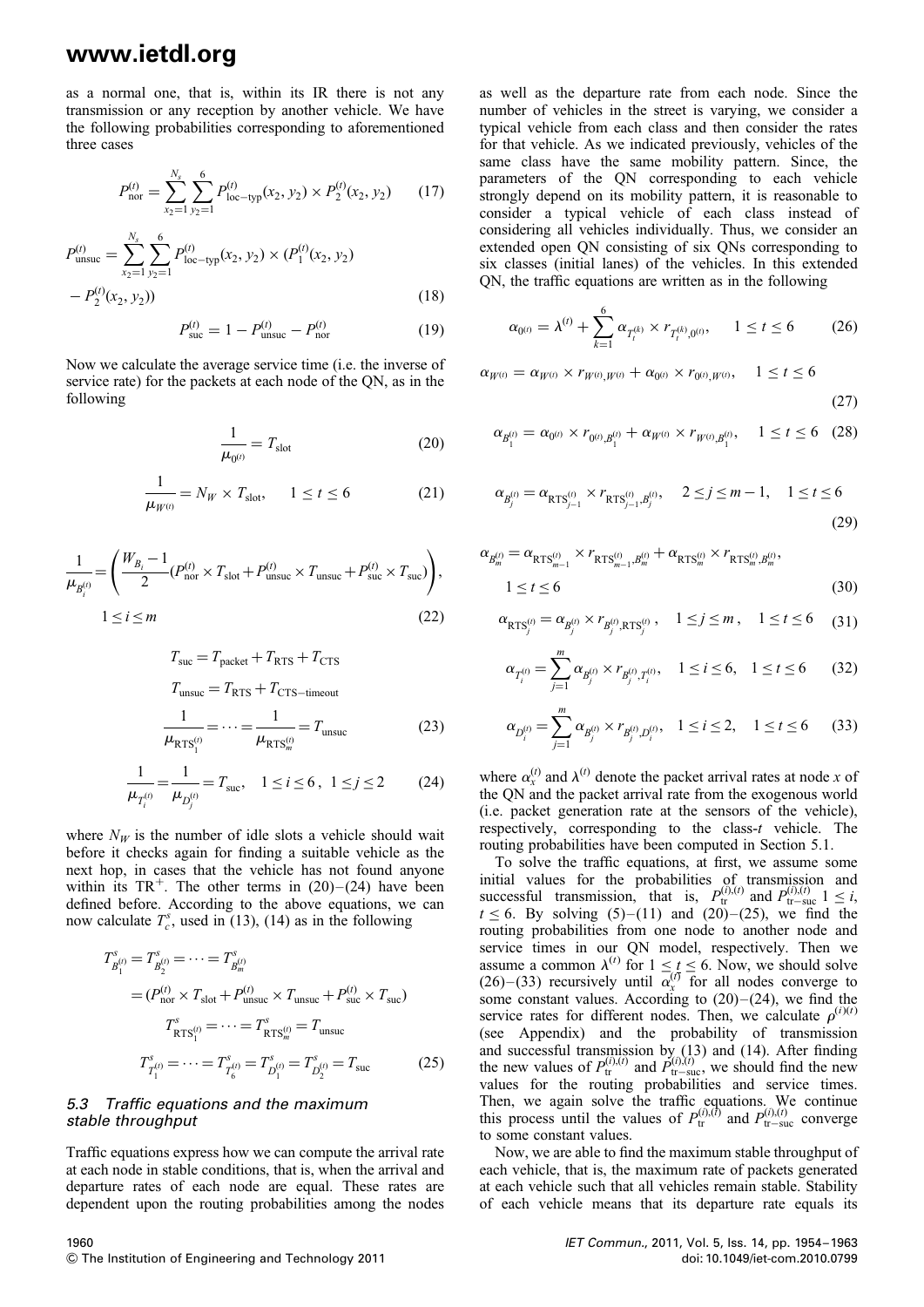arrival rate. Since we have considered a common value of  $\lambda$ for all  $\lambda^{(t)}$ 's, we should increase  $\lambda$  step by step until  $\rho^{(t)} = \sum_{e \in A_6} \rho_e^{(t)}$ , that is, the average number of packets at the server of the corresponding vehicle, for at least one of classes (i.e. bottleneck class) reaches one. In fact, for  $\lambda$ exceeding this rate, the departure rate of the bottleneck vehicles does not follow the arrival rate. It is worth mentioning that keeping  $\rho^{(t)}$  smaller than one guarantees the existence of at most one packet, in average, at the QN (Fig. 4). Thus, we obtain the maximum stable throughput  $(\lambda_{\text{max}})$  as in the following

$$
\lambda_{\max} = \max \lambda|_{\exists t, 1 \le t, t' \le 6, t \ne t'; \Sigma_{e \in A_6} \rho_e^{(t)} = 1, \Sigma_{e \in A_6} \rho_e^{(t')} \le 1}
$$
(34)

Obviously, for computing maximum stable throughput of the network,  $\Lambda_{\text{max}}$ , we should multiply  $\lambda_{\text{max}}$  by the average number of vehicles at each class as in the following

$$
\Lambda_{\text{max}} = \lambda_{\text{max}} \times \sum_{x} \sum_{y} \sum_{t} \rho_{\text{mob}}^{(t)}(x, y) \tag{35}
$$

**Table 1** Typical values for the parameters in the numerical results

| Parameter                             | Value                          | Unit |
|---------------------------------------|--------------------------------|------|
| speed distribution at the first lane  | U[3, 14]                       | m/s  |
| speed distribution at the second lane | U[14, 22]                      | m/s  |
| speed distribution at the third lane  | U[22, 33]                      | m/s  |
| length of the street                  | 2000                           | m    |
| length f each sub-region $(L_1)$      | 10                             | m    |
| width of each sub-region $(L2)$       | 4                              | m    |
| transmission range $(R)$              | 200                            | m    |
| lane transition probability           | 1/3                            | NA   |
| time slot $(T_{\text{slot}})$         | 100                            | μS   |
| RTS time                              | $3 \times T_{\text{slot}}$     | s    |
| CTS time, CTS-timeout                 | $1 \times T_{slot}$            | s    |
| packet transmission time              | 600 $\times$ $T_{\text{slot}}$ | S    |
| number of backoff stages ( <i>m</i> ) | 3                              | ΝA   |
| $CW_{min}$                            | 4                              | NA   |

#### 6 Numerical results

In this section, we apply our analytical approach to show its effectiveness in obtaining the maximum stable throughput in different conditions. The typical values for different parameters have been presented in Table 1. In Fig. 5, we have changed the arrival rate of the vehicles at both ways of the street symmetrically and evaluated the maximum stable throughput. As it is observed, the maximum stable throughput increases while we increase the arrival rate of the vehicles at each way of the street. However, the rate of this increase reduces gradually and after exceeding a point the maximum stable throughput will be nearly constant. This is owing to the fact that increasing the arrival rate of the vehicles leads to more crowded street, so more collisions occur and it degrades the increase rate of the maximum stable throughput. On the other hand, the maximum stable throughput of the network has an increase with a nearly linear rate. It is worth mentioning that the rate of vehicle arrivals cannot be increased arbitrarily owing to limitation of the number of vehicles at the streets.

In Fig. 6, we have changed the TR from 100 to 400 m and evaluated the maximum stable throughput for three vehicle arrival rates. As depicted in Fig. 7, the maximum stable throughput increases while we increase the TR. However, increasing the TR will lead to more collisions and the maximum stable throughput reaches a nearly constant value.

To confirm our analytical results, we have done some simulations. We have implemented a simulation program in MATLAB environment. This program is an event-driven one consisting of the following events, packet generation, packet transmission, collision situation and vehicle movement. We consider the mobility pattern of the vehicles according to the mobility model in Section 3. With respect to the simulation setup shown in Table 1, we have varied the new packet generation rate at all vehicles of each class and evaluated the successful packet departure rate towards the destination corresponding to each class, during a sufficiently large time interval. As it is observed in Fig. 7, the arrival rate equals the departure rate for  $\lambda \leq \lambda_{\text{max}}$ , but when exceeding this rate, the departure rate deviates from the arrival rate for the saturated vehicles. Thus, if we plot the departure rate against the arrival rate for vehicles with different initial lanes,



**Fig. 5** Maximum stable throughput against arrival rate of vehicles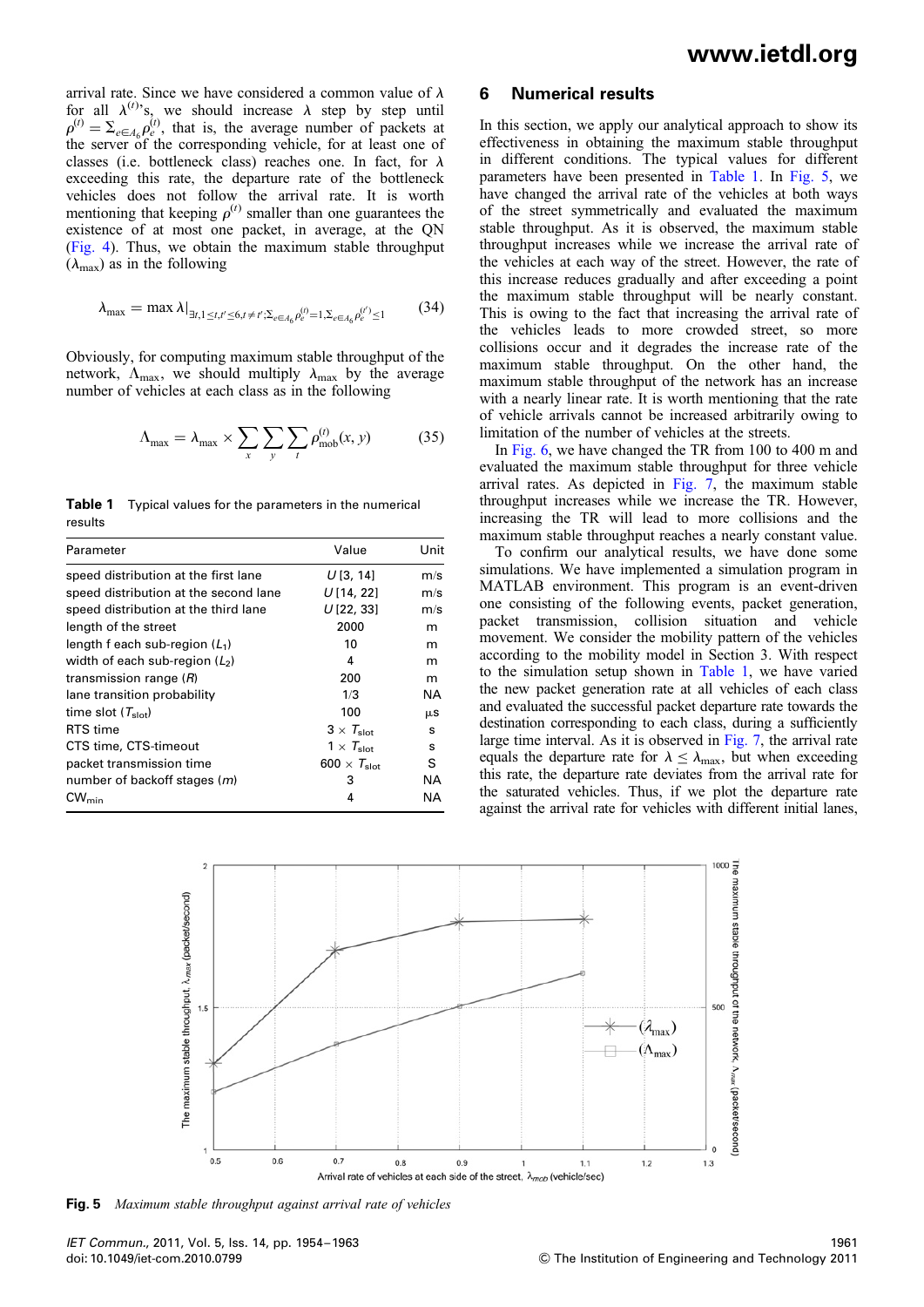

Fig. 6 Maximum stable throughput against TR



Fig. 7 Departure rate against arrival rate (simulation)

the corresponding curves have a slope equal to one, until at least the slope of one of the curves deviates from one. The location of this deviation (i.e. the knee of the corresponding curve) shows the maximum stable throughput. It is worth mentioning that finding the exact location of the deviation point is not easily possible, because at this point some of the vehicles are in the border of instability, thus their corresponding queues have infinite length, and the transient time will be very large (maybe infinity). Comparing the simulation and analytical results indicates that the analytical results (Fig. 5) underestimates the maximum stable throughput less than 5% when compared with the simulation results (Fig. 7) that is because of a few approximations discussed in Section 5.1. It is worth noting that the slowest vehicles are actually the bottleneck vehicles, because they remain in the street longer than the other vehicles, so their packet arrivals increases, leading to larger traffic intensity.

### 7 Conclusions

VANETs play a key role in future transportation systems to increase the safety level of the roads. Regarding a new standard developed for VANETs, that is, IEEE 802.11p that it fundamentally based on IEEE 802.11, in this paper we focused on a simple IEEE 802.11-based VANET scenario

and proposed a new analytical approach to model the mobility patterns of the vehicles as well as the details of multi-hop packet transmission. In this respect, we exploited a mobility model previously reported in the literature and mapped the details of IEEE 802.11 MAC layer as well as routing scheme among vehicles onto suitable parameters of the proposed QN. The proposed QN represent different transmission phases of the packet at each typical vehicle regarding the dynamic status of the other vehicles. Since the number of vehicles is time varying, we focused on the typical vehicles arriving at each lane of the street. By writing the traffic equations and applying the stability condition for each typical vehicle of all classes, we were able to obtain the maximum stable throughput. At last, we showed the accuracy of our analytical approach by simulation and evaluated the effect of TR as well as the arrival rate of vehicles onto the maximum stable throughput.

### 8 Acknowledgment

This research work has been partially supported by Iran Telecom Research Centre (ITRC) under grant No. 500.19167 and Iran National Science Foundation (INSF) under grant No. 88114.46-2010.